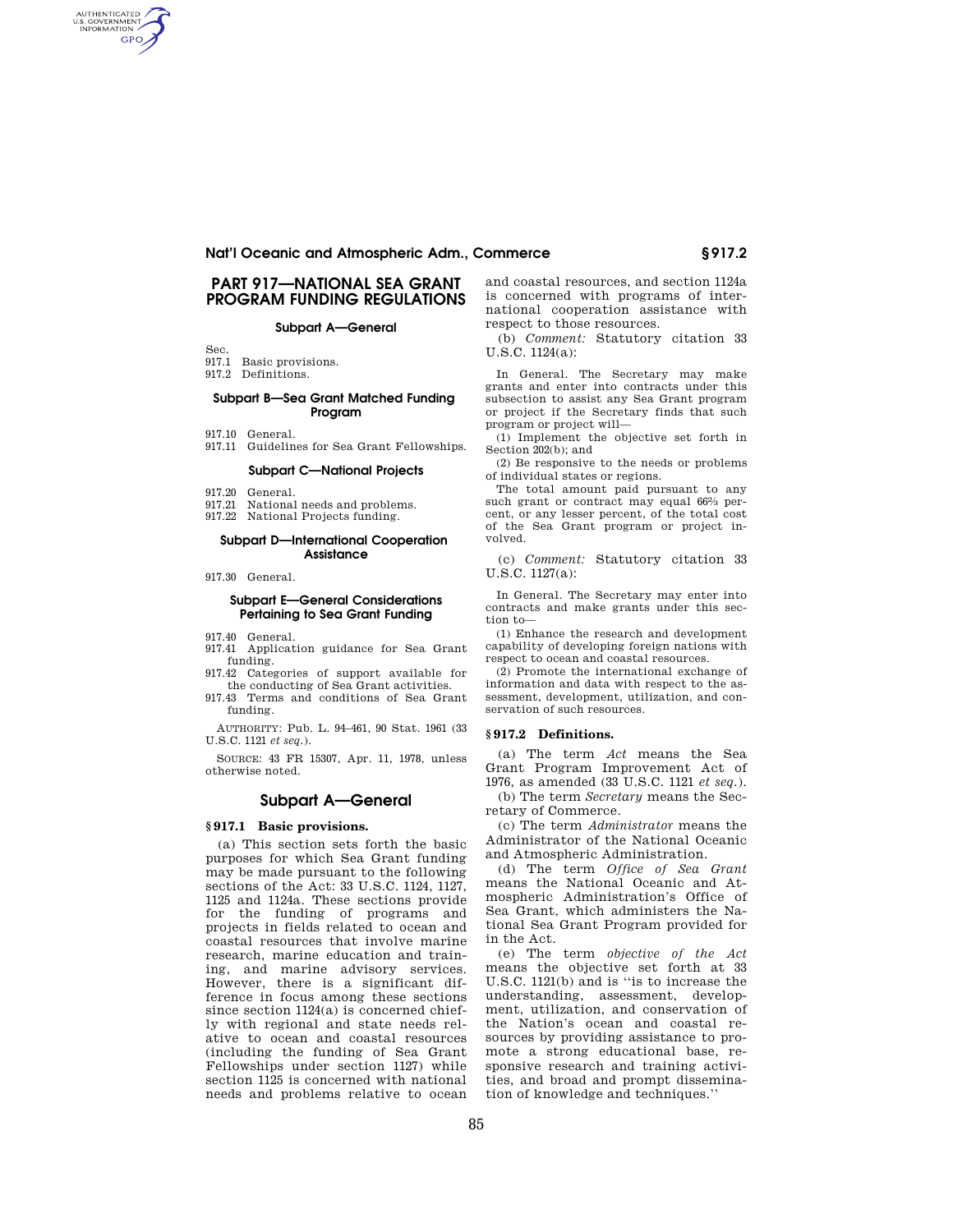(f) The term *ocean and coastal resource(s)* is as defined at 33 U.S.C. 1122(7) and means:

any resource (whether living, nonliving, manmade, tangible, intangible, actual, or potential) which is located in, derived from, or traceable to, the marine environment.

Such term includes the habitat of any such living resource, the coastal space, the ecosystems, the nutrient rich areas, and the other components of the marine environment which contribute to or provide (or which are capable of contributing to or providing) recreational, scenic, esthetic, biological, habitational, commercial, economic, or conservation values. Living resources include natural and cultured plant life, fish, shellfish, marine mammals, and wildlife. Nonliving resources include energy sources, minerals, and chemical substances.

(g) The term *marine environment* used in the definition for ''ocean and coastal resources'' in §917.2(e) and used elsewhere in these regulations is as defined at 33 U.S.C. 1122(6) and means:

the coastal zone, as defined in Section 304(1) of the Coastal Zone Management Act of 1972 (16 U.S.C. 1453(1)); the seabed, subsoil, and waters of the territorial sea of the United States; the waters of any zone over which the United States asserts exclusive fishery management authority; the waters of the high seas; and the seabed and subsoil of and beyond the outer Continental Shelf.

(h) The term *person* is as defined at 33 U.S.C. 1122(9) and means: ''any individual; any public or private corporation, partnership, or other association or entity (including any Sea Grant College, Sea Grant Regional Consortium, education, institute, or laboratory); or any state, political subdivision of a state, or agency or officer thereof.''

(i) The term *Sea Grant College* is as defined at 33 U.S.C. 1122(10) and means: ''any public or private institution of higher education which is designated as such by the Secretary . . .'' pursuant to regulations promulgated at 15 CFR part 918.

(j) The term *Sea Grant Program* is as defined at 33 U.S.C. 1122(11) and means: "any program which" (1) is administered by a Sea Grant College, Sea Grant Regional Consortium, institution of higher education, institute, laboratory, or state or local agency; and (2) includes two or more projects involving one or more of the following

# **§ 917.10 15 CFR Ch. IX (1–1–12 Edition)**

activities in fields related to ocean and coastal resources:

(i) Research,

(ii) Education,

- (iii) Training, or
- (iv) Advisory services.

(k) The term *Sea Grant Program Directors* means the local Directors of the Sea Grant coherent area programs, insititutional programs, Sea Grant Colleges, and Sea Grant Regional Consortia.

(l) The term *Sea Grant Regional Consortium* is as defined at 33 U.S.C. 1122(12) and means: ''any association or alliance which is designated as such by the Secretary . . .'' pursuant to regulations promulgated at 15 CFR part 918.

(m) The term *state* is as defined at 33 U.S.C. 1122 (14) and means: ''any state of the United States, the District of Columbia, the Commonwealth of Puerto Rico, the Virgin Islands, Guam, American Samoa, the Commonwealth of the Mariana Islands, or any other territory or possession of the United States.''

(n) The term *developing foreign nations* includes any foreign nation other than a foreign nation that is ineligible for designation under section 502(b) of the Trade Act of 1974, (19 U.S.C. 2462(b)) as a benificiary developing country under Title of that Act.

# **Subpart B—Sea Grant Matched Funding Program**

### **§ 917.10 General.**

(a) 33 U.S.C. 1124(a) establishes a program for the funding of Sea Grant Programs and projects dealing with marine research, marine education and training, and/or marine advisory services, that are designed to achieve the objective of the Act and that generally respond to the needs of individual states or regions. Included as a part of this program is the Sea Grant Fellowship Program, established by 33 U.S.C. 1127. Any person may apply to the Office of Sea Grant for Sea Grant Matched Funding Program Monies, except for Sea Grant Fellowship funding. Sea Grant Fellowship funding may be granted only to Sea Grant Colleges, Sea Grant Regional Consortia, institutions of higher education, and professional associations and institutions.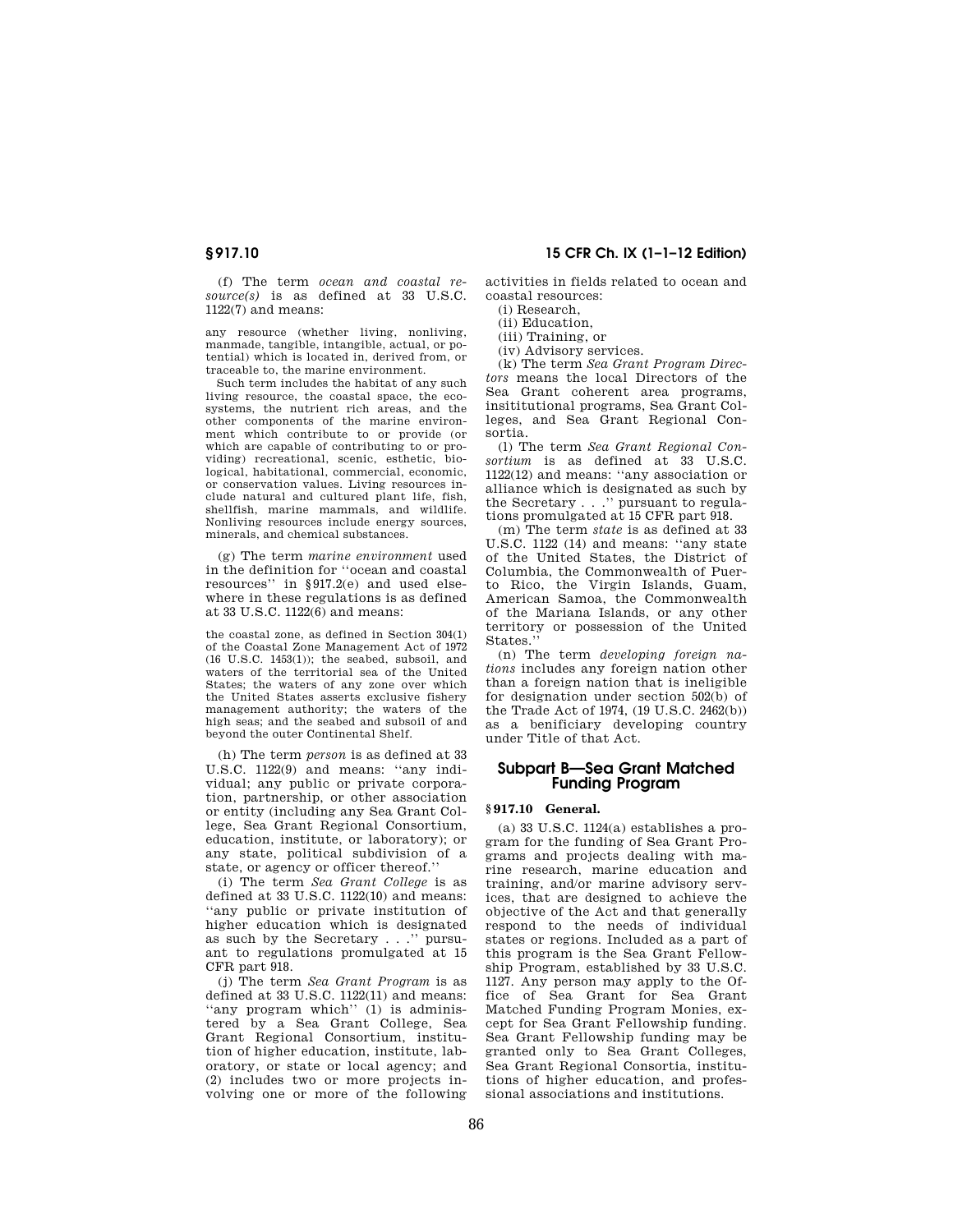(b) Federal Sea Grant funding for the section 1124(a) Matched Funding Program cannot exceed 662⁄3 percent of the total cost of the project involved.

#### **§ 917.11 Guidelines for Sea Grant Fellowships.**

(a) Sea Grant Fellowships are designed to provide educational and training assistance to qualified individuals at the undergraduate and graduate levels of education in fields related to ocean and coastal resources. The objective of the program is to increase the national supply of individuals educated and trained in the assessment, development, utilization, and conservation of ocean and coastal resources. The purpose of this section is to provide guidelines regarding the content of applications for Sea Grant Fellowship funding.

(b) Funding will be made to eligible entities (see §917.10 of this part) that are selected to award and administer Sea Grant Fellowships. Fellowships will not be awarded directly to students by the Office of Sea Grant. The entity receiving Fellowship funding will select the students to be awarded the Fellowships and will handle the administration of the Fellowships.

(c) Proposals for Fellowship funding will be expected to address (1) the nature and focus of the proposed Fellowship Program, (2) the utilization of institutional or other appropriate resources in the education and training of Sea Grant Fellows, (3) the method of advertising availability of the Fellowships, (4) the method of selection of recipients, and (5) the terms of tenure and method of determining continuity of tenure.

(d) Innovation and uniqueness will be significant factors in the determination of which proposals will be funded. Another factor considered will be the potential of the proposed program to stimulate interest in marine related careers among those individuals; for example, minorities, women, and the handicapped whose previous background or training might not have generated such an interest.

(e) The total amount that may be provided for grants under the Sea Grant Fellowship Program during any fiscal year cannot exceed an amount equal to five percent of the total funds appropriated for the Matched Funding Program for that year. Fellowship programs are subject to the requirement of a minimum of 331⁄3 percent matching funds from non-Federal sources to which all Matched Funding Program projects are subject. Indirect costs are not allowable for either the Fellowships or for any costs associated with the Fellowships.

Considering the variations in the costof-living and the differences in tuition, fees, etc., between one college or university and another, the amount of money requested and awarded per Fellowship may vary.

# **Subpart C—National Projects**

## **§ 917.20 General.**

(a) 33 U.S.C. 1125 requires the Secretary to identify specific national needs and problems relative to ocean and coastal resources. This responsibility has been delegated to the Administrator. The designation is intended to focus public attention on needs and problems of the marine environment that are considered to be of particular national importance at a given point in time.

(b) 33 U.S.C. 1125 provides for the funding of national projects in marine research, marine education and training, and marine advisory services that are designed to deal with the national needs and problems concerning ocean and coastal resources identified by the Administrator.

(c) The Administrator will identify the national needs and problems apart from considerations of Office of Sea Grant funding for ''National Projects'' responsive to national needs and problems that are identified.

## **§ 917.21 National needs and problems.**

(a) The Administrator will, periodically, publish in the FEDERAL REGISTER the identified national needs and problems with respect to ocean and coastal resources at a given point in time.

(b) Suggestions from the general public as to the identity of national needs and problems may be submitted to the Office of Sea Grant at any time. These suggestions will be reviewed by the Office of Sea Grant and the Sea Grant Review Panel, and those receiving a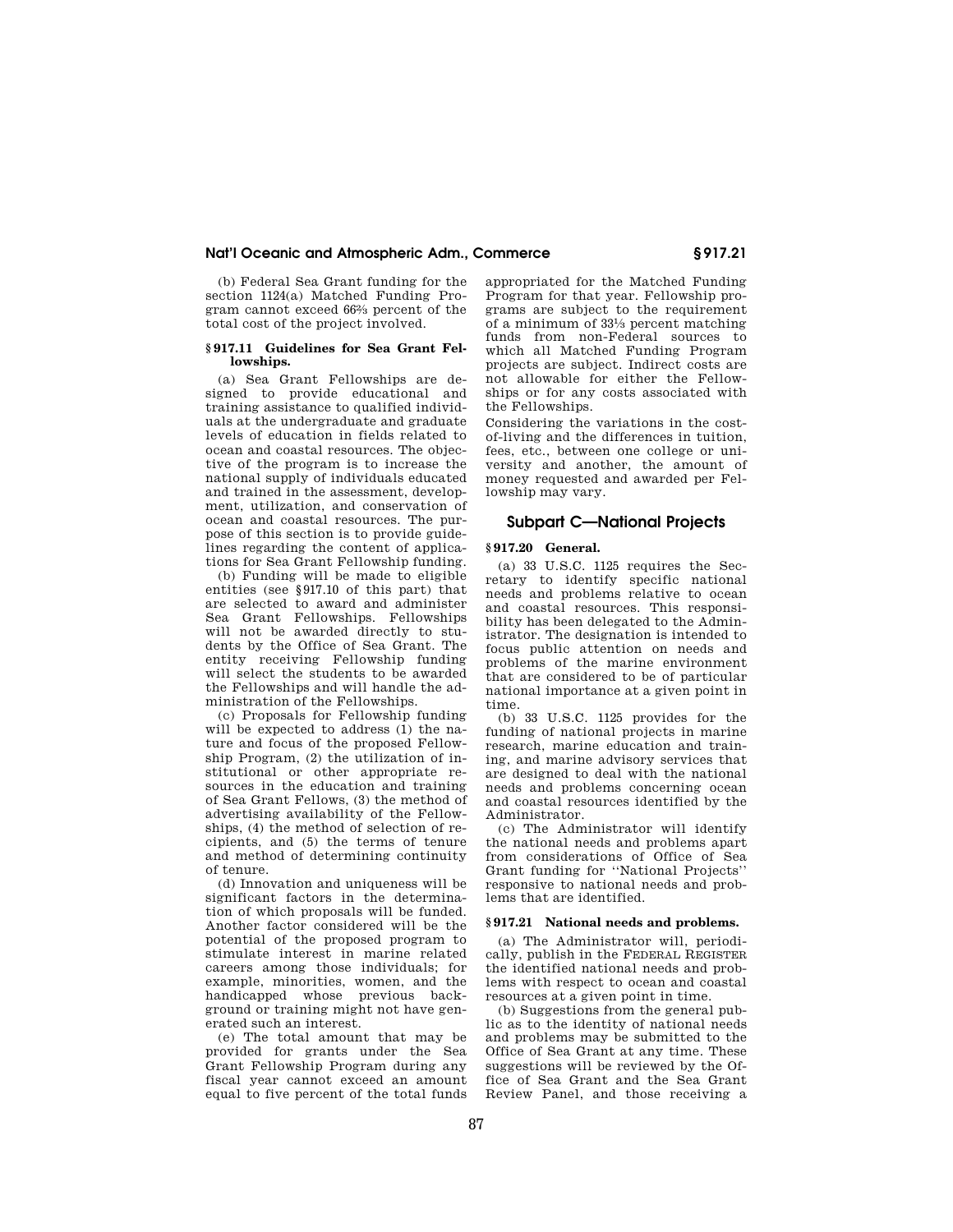positive critique will be forwarded to the Administrator. In addition, suggestions concerning the identification of national needs and problems will be requested from the Sea Grant Program Directors.

(c) The Administrator has identified the following as currently being national needs and problems with respect to ocean and coastal resources:global and regional climate and primary productivity.

(1) Improve the prediction of extreme natural events and their effects on ocean coastal and continental shelf locations as well as analogous regions of the Great Lakes.

(2) Improve the predictability of global sea-level change and determine the impact of this change on coastal areas.

(3) Define the processes that determine ocean variability on the time scale of a few weeks to a few years, and the relationship to fluctuations in global and regional climate, primary productivity, and fisheries production.

(4) Improve understanding of the flow fields and mixing processes on the continental shelves of the United States.

(5) Develop an increased understanding of the arctic and antarctic environment and a capability to predict the special hazards posed to transportation and resource development.

(6) Develop and increased capability to characterize the engineering properties of ocean botton sediments.

(7) Reduce the recurring economic loss due to corrosion of structures, vessels, and other devices in the marine environment.

(8) Gain a fundamental understanding of the processes by which biological fouling and associated corrosion are initiated upon material surfaces exposed to seawater.

(9) Investigate methods to improve man's underwater capability to conduct undersea research and perform useful work.

(10) Investigate the wider application of remotely operated and artificial intelligence techniques for vehicles for undersea activities.

(11) Expand/improve remote sensing technologies for use on the ocean and Great Lakes.

**§ 917.21 15 CFR Ch. IX (1–1–12 Edition)** 

(12) Advance knowledge of acoustics in the ocean and ocean bottom in order to exploit the burgeoning acoustics technologies.

(13) Develop techniques for in-situ monitoring of biological, chemical, and physical processes in the Great Lakes, oceans, and their connecting waterways which are cost effective and provide data in real time.

(14) Improve the position of the U.S. seafood industry in world seafood markets.

(15) Design more efficient mechanisms to allocate U.S. fish resources to achieve optimum yield and minimize industry dislocations.

(16) Gain a fundamental understanding of the biological productivity of estuarine and coastal waters.

(17) Conduct research leading to the restoration and/or enhancement of heavily exploited fishery stocks.

(18) Improve the capability for stock assessment, predicting yield, age-class strength, and long-term population status of important fisheries.

(19) Conduct research to increase the economic potential of low-value, highvolume fish products.

(20) Develop productive and profitable aquaculture industries in the United States and technology that can be exported to less developed nations of the world with different climate, cultural, and economic constraints.

(21) Explore marine biochemicals as source of chemical feedstocks, enzymes, pharmacological substance, and other bioactive agents such as pesticides.

(22) Apply modern biotechnology to exploiting marine plants, animals, and microorganisms for good and services.

(23) Develop rapid, efficient, and specific methods for assaying the potential of marine organisms to communicate disease to humans.

(24) Develop innovations that would promote safe, nondestructive, recreational access to and use of marine and Great Lakes water.

(25) Re-examine the ocean as an appropriate place for the disposal of wastes from land-based society.

(26) Develop an increased understanding of the impacts of low density, nonbiodegradable, solid wastes on marine and Great Lakes species.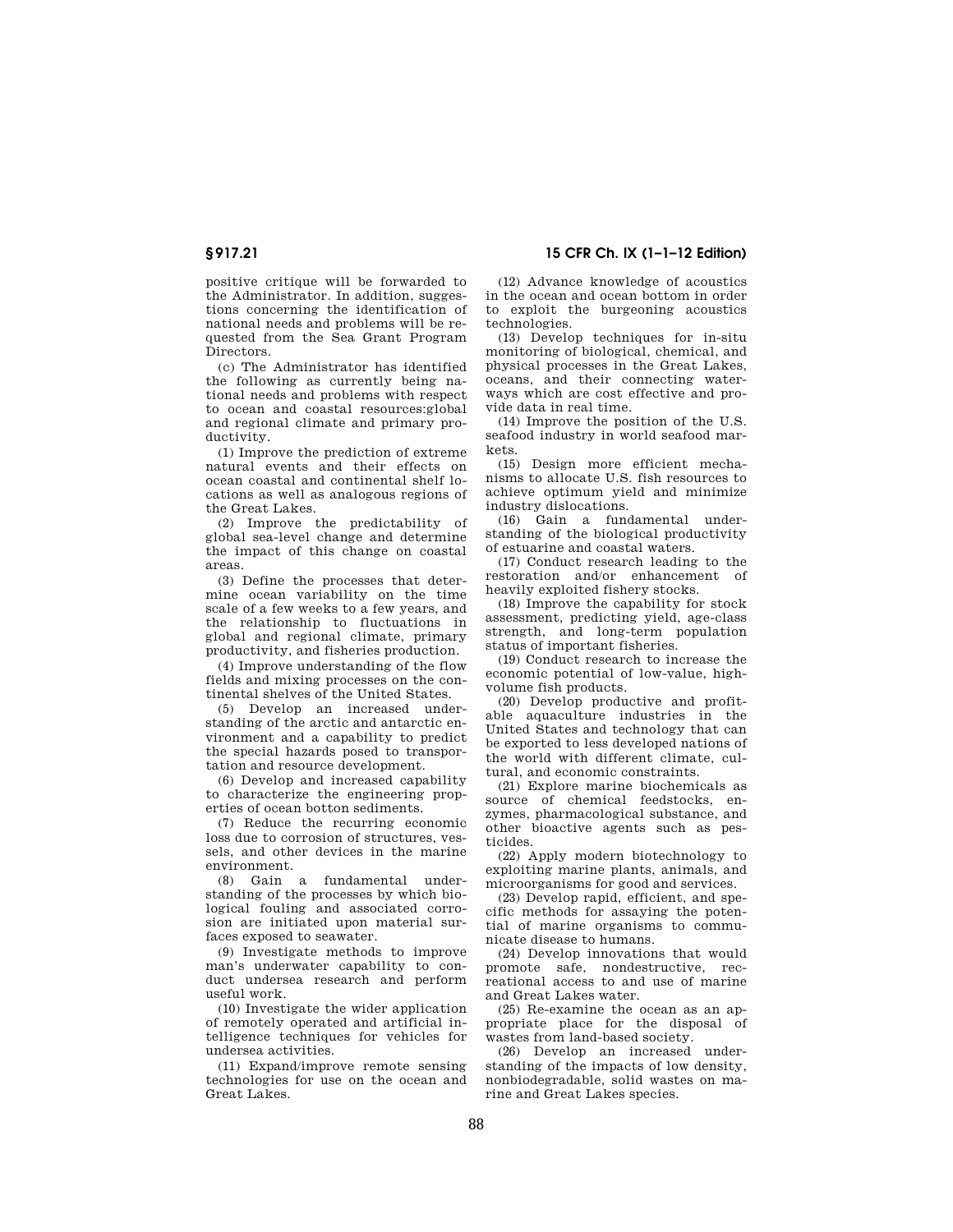(27) Conduct research for realizing the economic potential of the nonliving resources of the U.S. 200-mile Exclusive Economic Zone.

(28) Investigate the effect of seafloor hydrothermal systems on the seafloor, oceans, and atmosphere.

(29) Develop a better understanding of the value the marine sector contributes to the U.S. economy and culture.

(30) Improve the competitive position of American ports in the face of rapid technological and social change.

(31) Improve the capability of developing nations to address their marine resource needs.

(32) Develop eductional programs to increase application of marine sector research.

(33) Develop syntheses of and better access to existing multidisciplinary marine and Great Lakes information.

[43 FR 15307, Apr. 11, 1978, as amended at 51 FR 35210, Oct. 2, 1986]

### **§ 917.22 National Projects funding.**

(a) National Projects funding proposals will be expected to address: (1) The relevance of the proposed project to a national need or problem that has been identified by the Administrator; (2) the nature and focus of the proposed project; (3) a demonstrated capacity to carry out the proposed project in a competent and cost-effective manner; and (4) the utilization of existing capability and coordination with other relevant projects. Innovation and uniqueness will be significant factors in determining whether to fund a proposed project.

(b) Any person may apply to the Office of Sea Grant for National Project funding. In addition, the Office of Sea Grant may invite applications for National Project funding.

(c) The total amount provided for National Projects' funding during any fiscal year can never exceed an amount equal to 10 percent of the total funds appropriated for the Matched Funding Program. Federal Sea Grant funding for National Projects can be up to 100 percent of the total cost of the project involved.

# **Subpart D—International Cooperation Assistance**

## **§ 917.30 General.**

(a) 33 U.S.C. 1124a sets up a program of International Cooperation Assistance in marine reseach, marine education and training, and marine advisory services designed to enhance the research and technical capability of developing foreign nations with respect to ocean and coastal resources and to promote the international exchange of information and data with respect to the assessment, development, utilization, and conservation of such resources. Any Sea Grant College or Sea Grant Regional Consortium or any institution of higher education, laboratory, or institute (if such institution, laboratory or institute is located within any state) may apply for and receive International Cooperation Assistance funding.

(b) International Cooperation Assistance funding proposals will be expected to address: (1) The nature and focus of the proposed project, (2) the utilization of institutional and other appropriate resources in the implementation of the project, (3) a clear indication of the foreign participant's (individual or institution) commitment to the project, (4) identification of accomplishments expected from a single granting interval, (5) implicit or explicit out-year commitment of resources, and (6) the impact of the proposed project on the institution receiving funding.

(c) The projects supported by International Cooperation Assistance funding are intended to be genuinely cooperative. Innovation and uniqueness will be significant factors in the determination of proposals to be funded. In the case of a proposed international project that is submitted from an institution where a Sea Grant program is in existence, the extent to which the proposed project takes advantage of the Sea Grant institutional capability existing at that institution and thereby strengthening it, as opposed to being a mere appendage to the ongoing Sea Grant program, will also be an important evaluation factor. The U.S. Department of State will be given the opportunity to review all International Cooperation Assistance projects and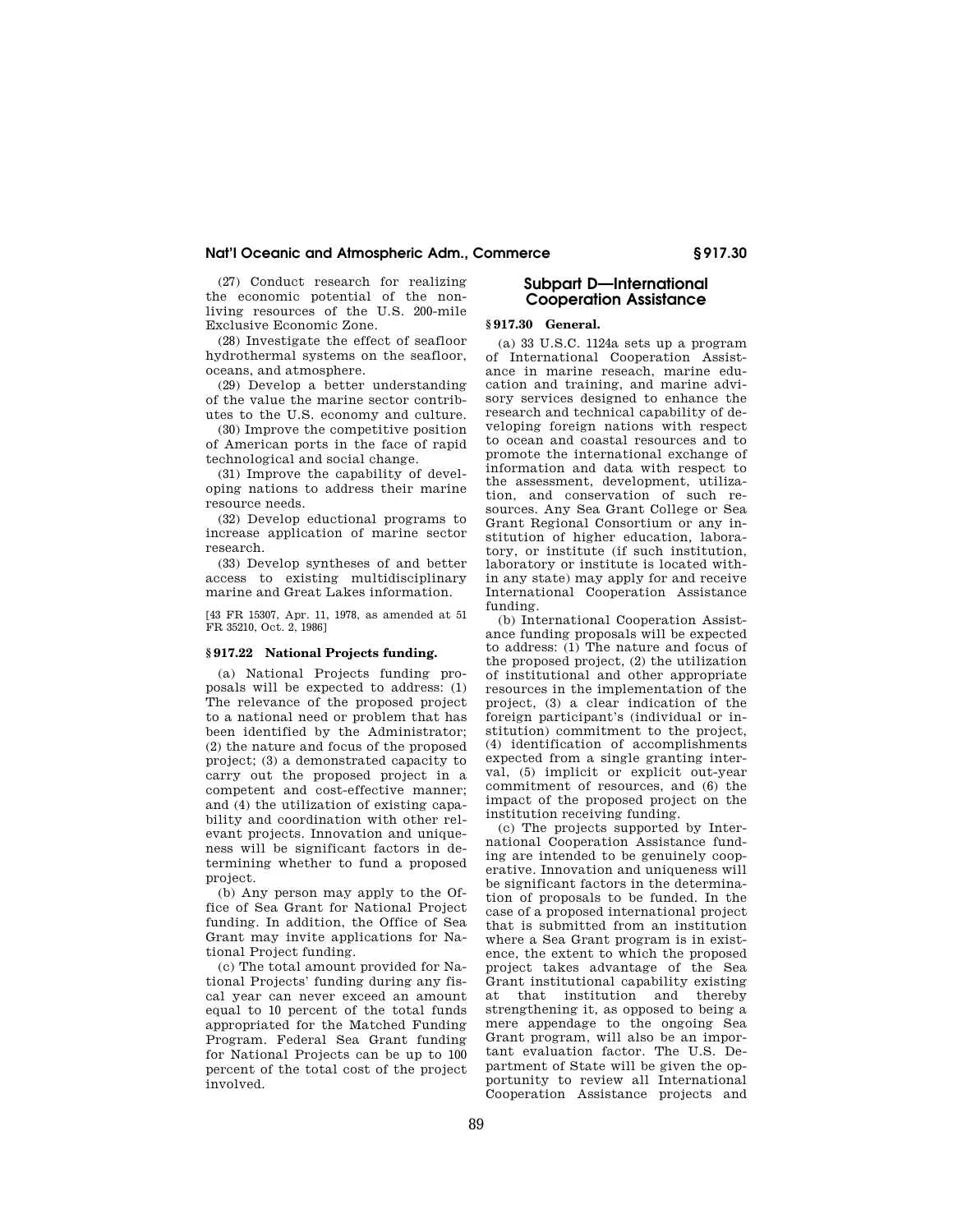none will be funded without this consultation. Because the United Nations Educational, Scientific, and Cultural Organization (UNESCO) also funds international projects of the kind that can be funded under the Sea Grant International Cooperation Assistance program, and, to effect coordination in this area between Sea Grant and UNESCO, the Division of Marine Sciences (UNESCO) will be informed of all International Cooperation Assistance projects funded.

# **Subpart E—General Considerations Pertaining to Sea Grant Funding**

# **§ 917.40 General.**

This subpart sets forth general considerations pertaining to Sea Grant funding.

#### **§ 917.41 Application guidance for Sea Grant funding.**

(a) Detailed guidance for submission of applications for National Sea Grant Program Funding is given in the publication, ''The National Sea Grant Program: Program Description and Suggestions for Preparing Proposals,'' available on request from: Office of Sea Program, 3300 Street NW., Washington, DC 20235.

(b) It is noted here that application for Sea Grant funding shall be made pursuant to the following Federal provisions:

(1) OMB Circular A–110 ''Grants and Agreements with Institutions of Higher Education, Hospitals, and Other Non-Profit Organizations.''

(2) OMB Circular A–111, ''Designation of Federal Programs Suitable for Joint Funding Purposes.''

(3) GSA FMC 73–6, ''Coordinating Indirect Cost Rates and Audit at Educational Institutions.''

(4) GSA FMC 73–7, ''Administration of College and University Research Grants.'

(5) GSA FMC 73–8, ''Cost Principles for Educational Institutions.''

(6) GSA FMC 74–4, ''Cost Principles Applicable to Grants and Contracts with State and Local Governments.''

(7) OMB Circular A–102, ''Uniform Administrative Requirements for Grants-

**§ 917.40 15 CFR Ch. IX (1–1–12 Edition)** 

in-Aid to State and Local Governments'

(8) NOAA General Provisions implementing OMB Circular A–110, ''Grants and Agreements with Institutions of Higher Education, Hospitals, and Other Non-Profit Organizations.''

#### **§ 917.42 Categories of support available for the conducting of Sea Grant activities.**

(a) Three categories of support are available for the conducting of Sea Grant activities: Projects; coherent area programs; and institutional programs. In general, funding for institutional programs and coherent area programs are made with expectation of renewal, as long as the funding recipient maintains a high level of quality and relevance in its activities. Project funding is made generally for a single item of research, education and training, or advisory service, but may be renewed under certain conditions; each renewal is negotiated individually.

(b) Project support is for a clearly defined activity to be conducted over a definite period of time to achieve a specified goal. The project may be in research, education, training, or advisory services. Support for a project is made to an individual investigator or project director through his organization.

(c) Intermediate between the institutional programs and individual projects are coherent area programs. These have two main purposes:

(1) To bring into the National Sea Grant Program institutions of higher education that have a strong core of capability in some aspects of marine affairs, but which do not qualify or do not wish to qualify for institutional program support at this time. The purpose of support in such cases is to enable the institution to apply its existing competence to its regional problems and opportunities while developing the broader base of capability and the internal organization that will lead to institutional support. This program category requires a definite commitment on the part of the institution to develop an institutional program and to present a multiproject, multidisciplinary program involving the existing competence of an institution in